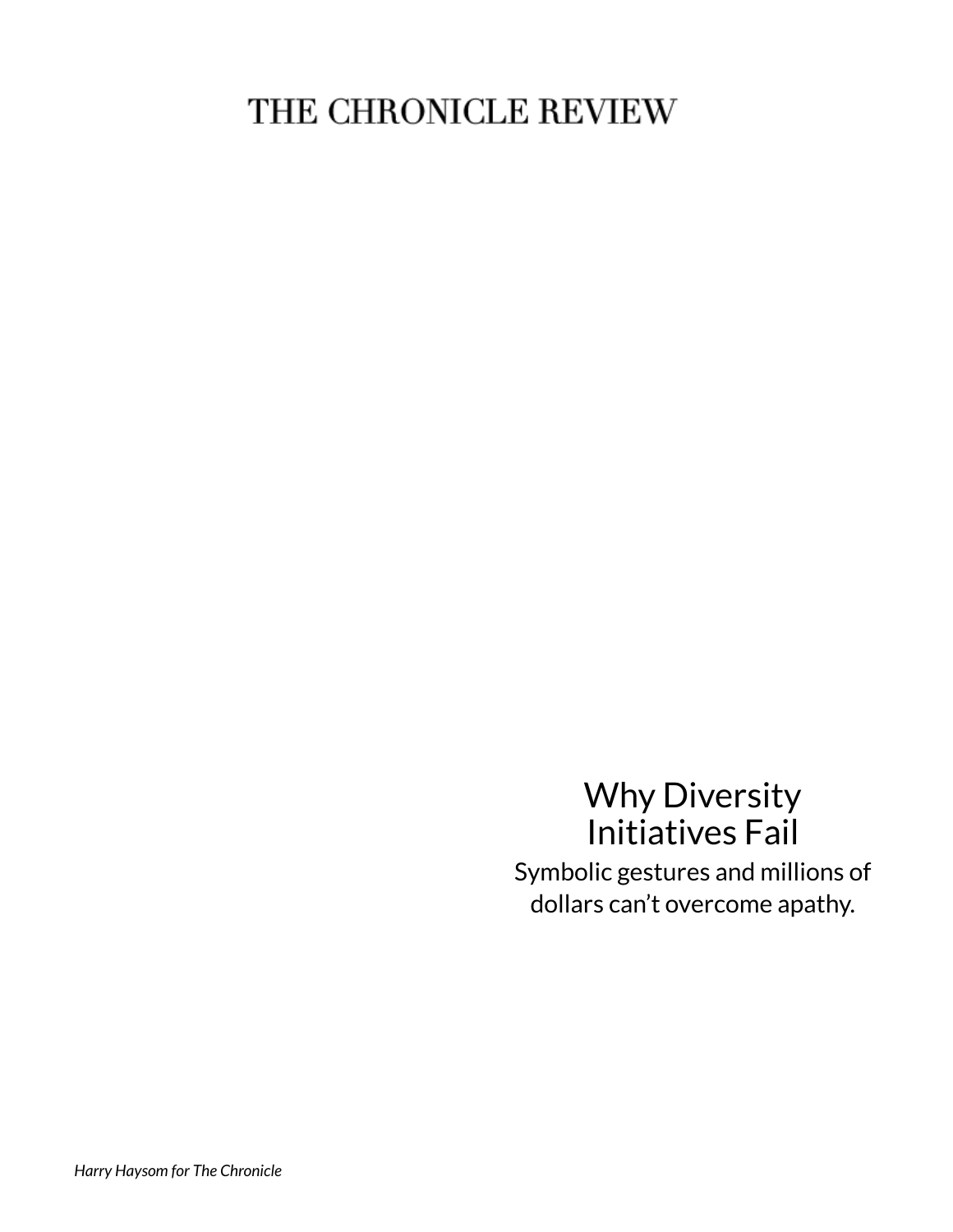#### November 6, 2019

#### By PAMELA NEWKIRK

D pre uring more than 30 years of my professional life, diversity has been a national preoccupation. Yet despite decades of hand-wringing, costly initiatives, and uncomfortable conversations, progress in most elite American universities has been negligible.

While racial and ethnic minorities make up roughly 39 percent of the national population, they are [\(https://nces.ed.gov/programs/coe/pdf/coe\\_csc.pdf\)](https://nces.ed.gov/programs/coe/pdf/coe_csc.pdf) just 19 percent of full-time professorships. Put another way, whites make up 60 percent of the population but hold 81 percent of full-time professorships. Meanwhile, African Americans and Hispanics, who account for about 31 percent of the national population, are just 4 percent and 3 percent, respectively, of full-time professors. And while the percentage of faculty members who are from underrepresented minorities modestly ticked up at the tenure and tenure-track levels from 1993 to 2013, it mushroomed

(http://www.tiaainstitute.org/sites/default/files/presentations/2017-

02/taking\_the\_measure\_of\_faculty\_diversity.pdf) for part-time and nontenured positions over that span.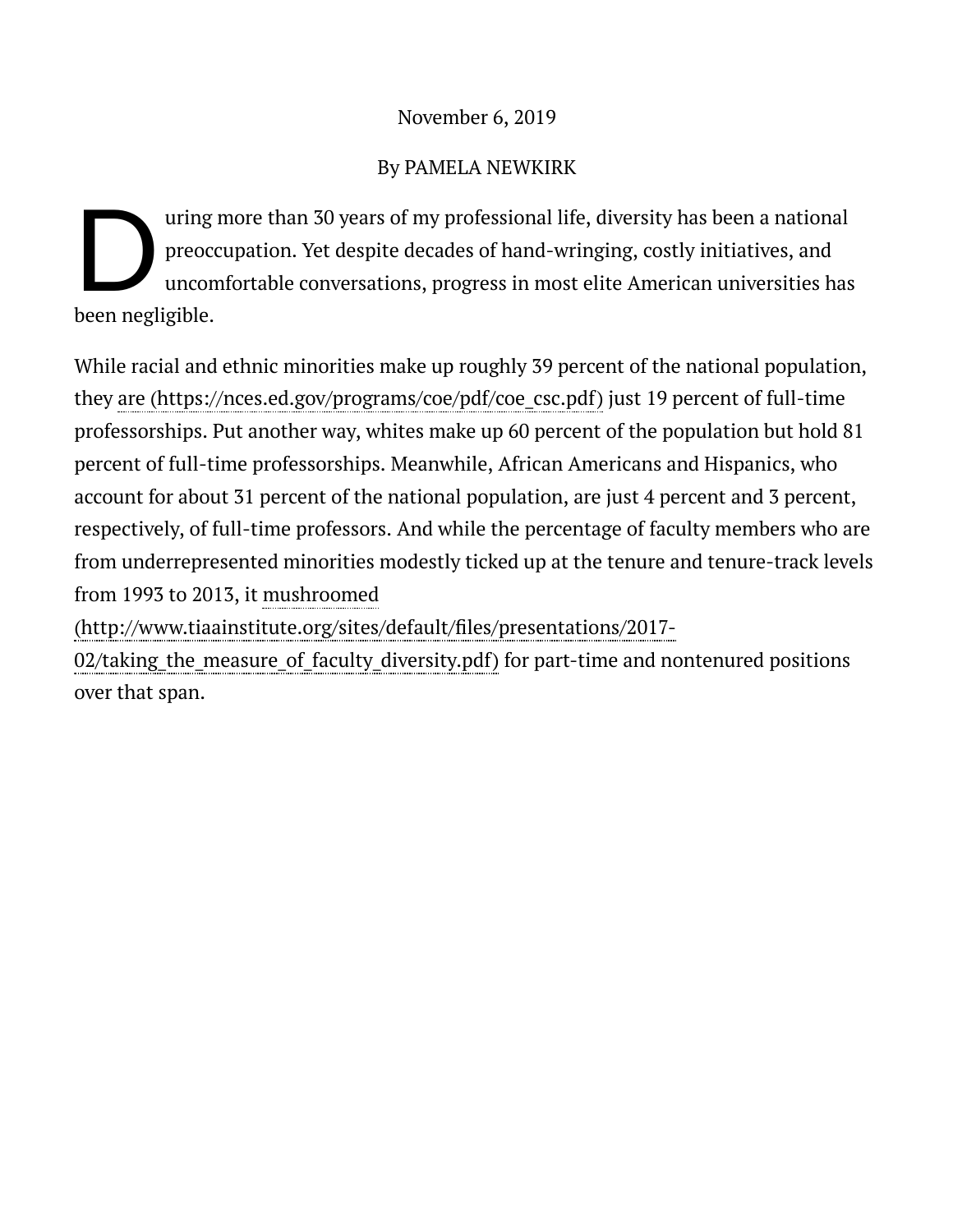

**The Innovation Imperative**

\$199.00

Print

ADD TO CART

In recent years, protests around the country have highlighted the extent to which many of the issues that roiled campuses in the 1960s persist. In 2015, students of color at institutions like Princeton, Yale, Wesleyan, and the University of Missouri expressed their sense of alienation on their predominantly white campuses. Professors and administrators of color were few in number, they noted, and their history, culture, and daily experiences were not meaningfully addressed in the curricula or by academic leaders. While protests in the '60s had resulted in the creation of programs like black studies, most colleges have done little to meaningfully remake themselves in response to America's carefully constructed racial caste system, which universities played a role in legitimizing, and which has created and maintained systemic inequality.

Universities responded by pledging hundreds of millions of dollars to increase faculty diversity, including a \$50-million commitment by Yale, nearly \$23 million by Dartmouth, \$25 million by Johns Hopkins, \$60 million by Cornell, and \$165 million by Brown. Some, like Missouri, have for the first time hired diversity czars, while others have commissioned campus-climate surveys, consultants, and anti-bias training, or expanded the number of diversity officers in schools and departments. While these initiatives have helped power the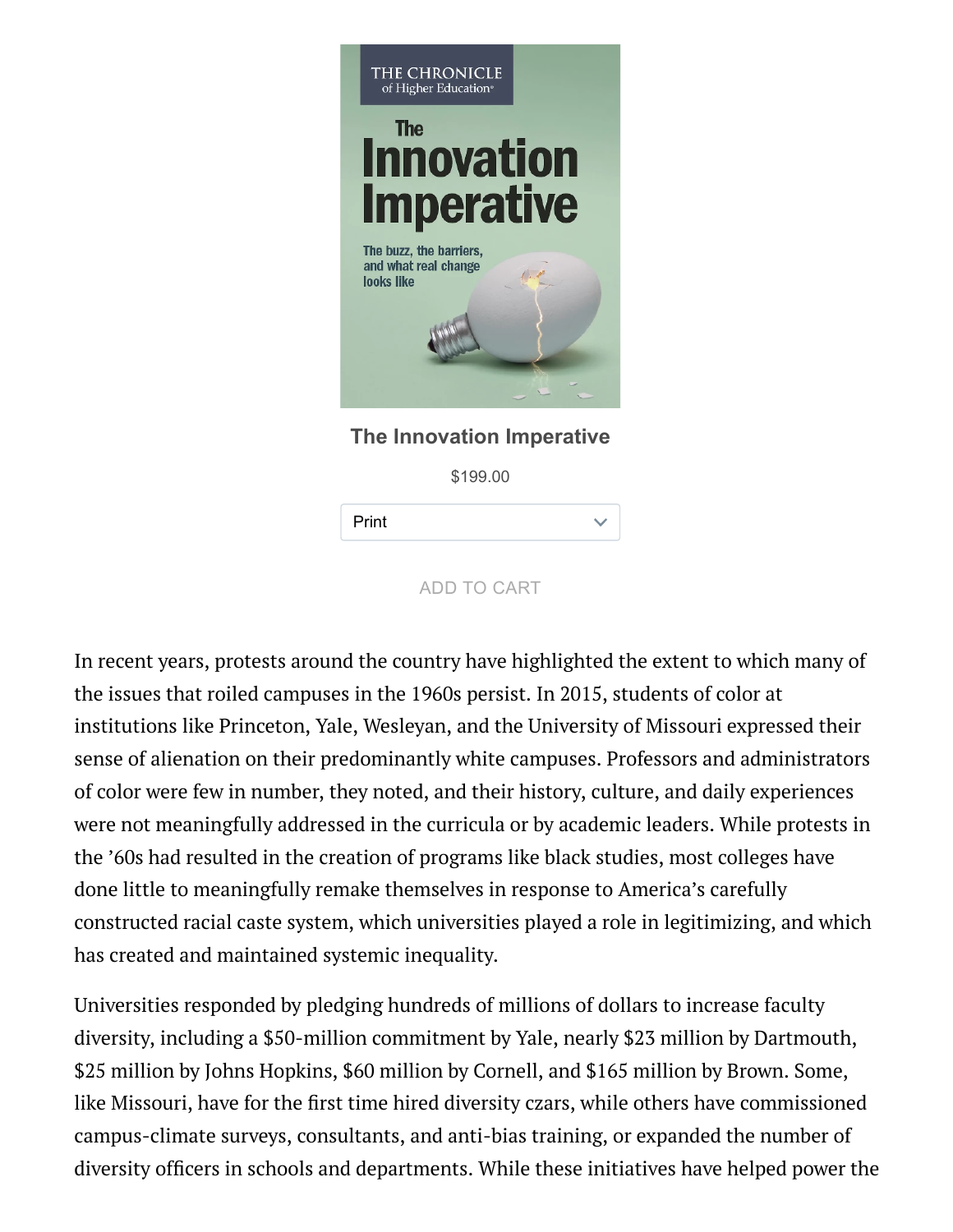multibillion-dollar diversity industry, there is little indication that they have resulted in more diversity or less bias. And there's some evidence that some of the anti-bias strategies can actually make matters worse.

"Strategies for controlling bias — which drive most diversity efforts — have failed spectacularly," Harvard's Frank Dobbin and Tel Aviv University's Alexandra Kalev concluded in their study [\(https://hbr.org/2016/07/why-diversity-programs-fail\)](https://hbr.org/2016/07/why-diversity-programs-fail) "Why Diversity Programs Fail," published in *Harvard Business Review* in 2016. Dobbin and Kalev, both sociologists, examined three decades of data from more than 800 U.S. firms and interviewed hundreds of managers and executives. The study took an especially dim view of mandatory training, which was found to trigger a backlash against those it was intended to help.

*"Strategies for controlling bias — which drive most diversity efforts — have failed spectacularly."*

"Everybody is quick to do unconscious-bias training and not interventions," says Cyrus Mehri, a civil-rights lawyer who successfully litigated a number of landmark discrimination lawsuits against companies including Texaco and Coca-Cola. Mehri, with the late civilrights lawyer Johnnie Cochran Jr., is credited with devising what became known as the Rooney Rule, adopted by the NFL, which requires the inclusion of a person of color in the final candidate pool for head-coaching or front-office jobs.

"They want drive-by diversity," Mehri says. "If diversity and inclusion is buried in the organizational structure, it's not going to have a lot of power. When you keep choosing the options on the menu that don't create change, you're purposely not creating change. It's part of the intentional discrimination."

Meanwhile, in sharp contrast to the impressions of students and faculty of color, a 2018 Inside Higher Ed and Gallup survey [\(https://www.insidehighered.com/news/survey/2018](https://www.insidehighered.com/news/survey/2018-surveys-admissions-leaders-pressure-grows) surveys-admissions-leaders-pressure-grows) of college presidents found that 80 percent believed race relations on their campus were excellent or good, an incongruence that indicates they see no need to change. Moreover, 61 percent believed that public attention and policy related to diversity in higher education would recede in the future, a sign that attention paid to diversity may be tied more to negative headlines than to a genuine commitment to social justice.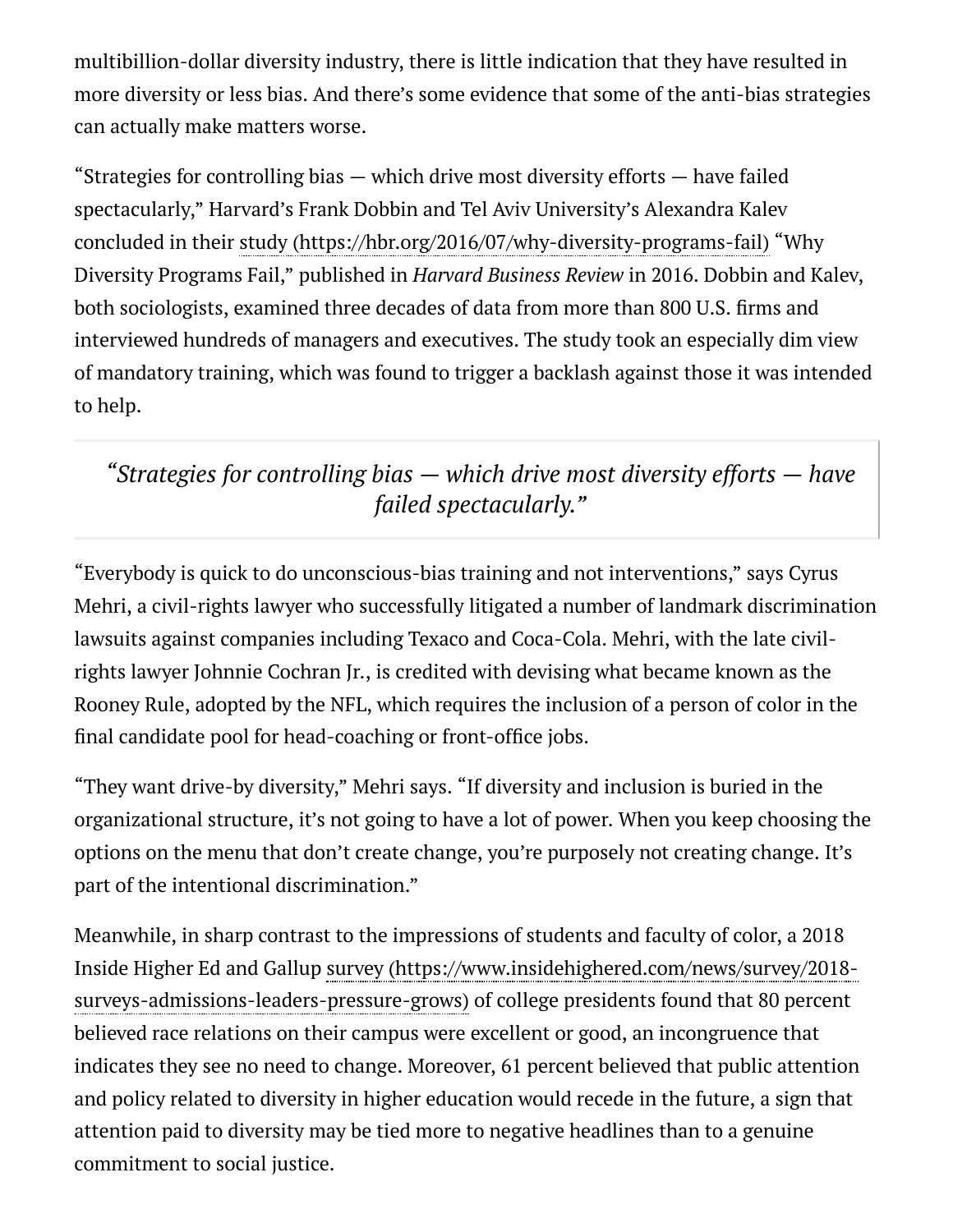S in till, the campus turbulence around race has refocused attention on the unfinished business of diversity efforts begun in the '60s, when black students demanded more faculty of color and curricula that moved beyond a Eurocentric canon. These demands came in the midst of spiraling urban unrest that in 1967 inspired President Lyndon B. Johnson to impanel the National Advisory Commission on Civil Disorders. A year later the panel largely blamed white indifference for the despair plaguing black America. A century after emancipation, it called [\(https://haasinstitute.berkeley.edu/1968](https://haasinstitute.berkeley.edu/1968-kerner-report) kerner-report) on leaders of American institutions to address "pervasive discrimination and segregation in employment, education and housing, which have resulted in the continuing exclusion of great numbers of Negroes from the benefits of economic progress."

Johnson moved quickly to enforce new laws. He substantially increased federal funding for schools, then used those funds as a lever to ensure compliance with Title VI of the Civil Rights Act forbidding discrimination based on race, color, or religion in public accommodations.

*The burden of history has not been shared by all but shouldered solely by its victims.*

The results were "astonishing," writes Joshua Zeitz, author of *Building the Great Society* (Viking, 2018). "Between 1965 and 1968, the number of black students in the South who attended majority-white schools rose from roughly 2.3 percent to almost 23.4 percent," and would go on to peak at 43.5 percent in 1988. While Johnson's programs and policies had begun to bear fruit, his transformative vision became a target for conservative politicians from Ronald Reagan to Paul Ryan, who worked tirelessly to dismantle key programs and policies that had begun to disrupt generational poverty.

By the end of the 1970s, affirmative action  $-$  which had begun to close the racial gap in income and education — had given way to cries by whites of reverse discrimination. In 1978, in Regents of the University of California v. Bakke, the U.S. Supreme Court narrowly ruled in favor of Allan Bakke, a white student who sued the University of California at Davis's School of Medicine after he had twice been denied admission. In a 5-to-4 decision, the U.S. Supreme Court struck down the use of racial quotas in college admissions, ruling that they violated the 14th Amendment's Equal Protection Clause.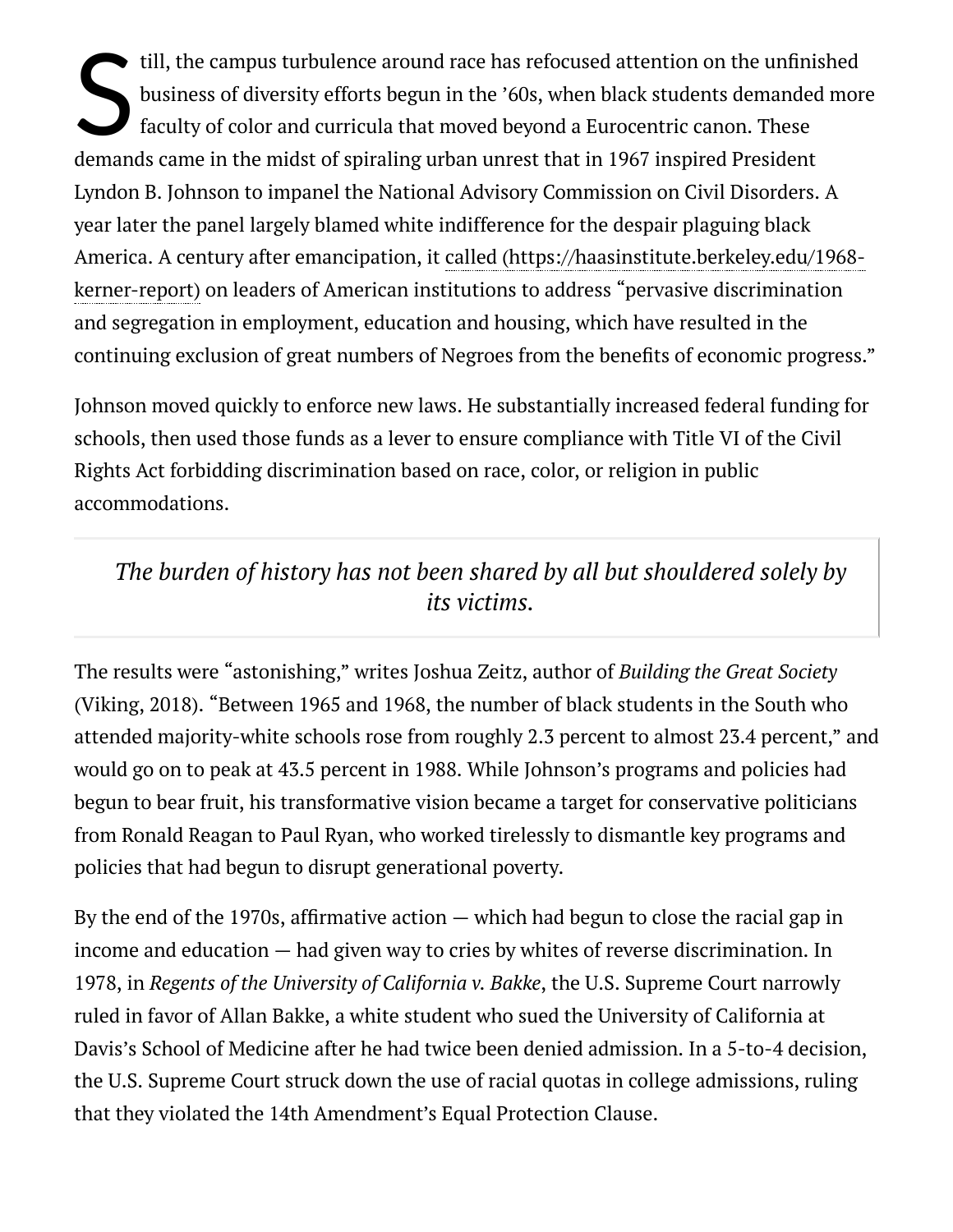Writing for the majority, Justice Lewis F. Powell said it was unfair to impose the burden of history on the innocent. The ruling meant that past discrimination of disadvantaged groups could no longer be considered in admission decisions. The burden of history, then, would not be shared by all but shouldered solely by its victims. The decision seemed to wipe the slate clean, as if history were unrelated to contemporary realities, and suggested that all members of society now operated on a level playing field. While quotas were deemed unconstitutional, diversity was viewed as a compelling state interest that enriched the overall college environment. Colleges could still consider race as one of myriad factors in admissions decisions.

The *Bakke* decision was followed in 1981 by the dismantling of federal antidiscrimination programs under the Reagan administration; affirmative action continued to be dismantled even after quotas were eliminated. By then, many of the gains made during the '60s, including school integration, had been erased, along with federal policies that had begun to close the education-and-poverty gap without whites' losing ground. Following *Bakke*, many, including Abigail Fisher in 2013 and 2016, have made similar claims in an attempt to undo policies helping those who had been systemically denied opportunity.

Old fig olumbia University President Lee Bollinger has been at the heart of this legal ght, and so last fall I visited him at his stately six-story limestone-and-brick townhouse in Morningside Heights. We met in a sitting room with high ceilings and wainscoting just off the main entrance, and he became animated when the talk turned to *Bakke*.

"We're deprived of the context that gave it a sense of mission," Bollinger said, referring to the diversity movement since that ruling. "Every college leader is told, 'Do not refer to history.' I think we have a meaningless, abstract conversation about diversity without a rationale."

Bollinger, a First Amendment scholar, had become president of the University of Michigan in 1997 and was soon initiated into the affirmative-action battles. In October of that year, Jennifer Gratz, a white student who had been denied admission to the University of Michigan's College of Literature, Science, and the Arts, served papers on the university. In *Gratz v. Bollinger, she claimed that she had been denied admission as a result of reverse* discrimination.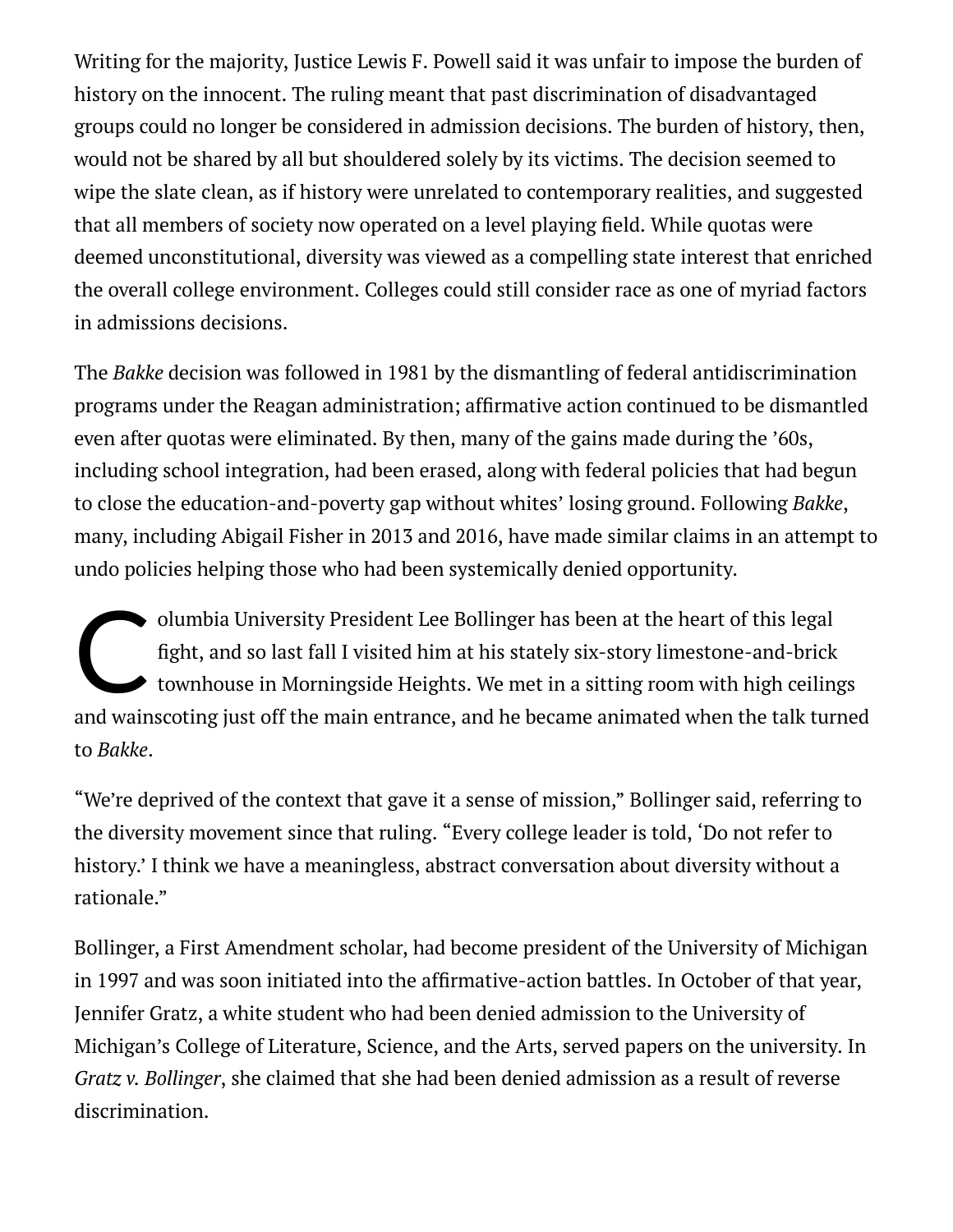That same year, Barbara Grutter, another white student, was denied admission to the university's law school and decided to sue. Instead of settling the lawsuits, Bollinger chose to defend affirmative action as moral and just. "I decided we would fight this to the end," he told me. "This would be the centerpiece of my six-year tenure."

#### (*Harry Haysom for The Chronicle)*

Bollinger came of age during the civil-rights era and was not prepared to reverse course. In 2003, a year after he moved to Columbia, the Supreme Court, responding to *Gratz v.* , deemed as unconstitutional the university's use of a point system that accorded *Bollinger* 20 points to members of underrepresented minorities. That same year it decided *Grutter v.* Bollinger, this time affirming diversity as a compelling interest in college admissions.

However, the *Grutter* decision was not enough to help universities recapture the progress made during the civil-rights era. Since *Bakke*, universities have been required to avoid discussing past discrimination even though it is precisely that history that is responsible for the inequality they seek to address. Given the legacy of slavery and legal discrimination marked by "massive disadvantages" for African Americans and "massive advantages" for white Americans, Bollinger says, "you have to believe in a principle of justice." He continues: "I think it's a matter of intention. If it's a pipeline issue, you have to work on the pipeline. The entire institution has to be behind it. Left to its own devices, it won't happen."

In 2005, Bollinger announced an \$85-million initiative for faculty diversity recruitment and retention. At Columbia's Faculty of Arts and Sciences, from 2008 to 2018, the percentage of underrepresented minorities who were tenured or on the tenure track expanded [\(https://fas.columbia.edu/diversity-statistics\)](https://fas.columbia.edu/diversity-statistics) from 8 percent to 9.2 percent. The greatest gains were in the humanities (7.7 percent to 10.4 percent), followed by the natural sciences (3.9 percent to 4.9 percent). The social sciences saw a slight dip (from 12.9 percent to 12.7 percent) over that span, while the percentage of underrepresented-minority doctoral students grew (from 11 percent to 14.9 percent).

During the fall of 2017, Columbia announced (https://news.columbia.edu/news/university[commits-another-100-million-faculty-diversity\)](https://news.columbia.edu/news/university-commits-another-100-million-faculty-diversity) an additional \$100 million for its facultydiversity initiative. In an interview, Dennis Mitchell, a dental-school professor turned vice provost for faculty advancement, described it as incentive-based — "no stick, all carrot."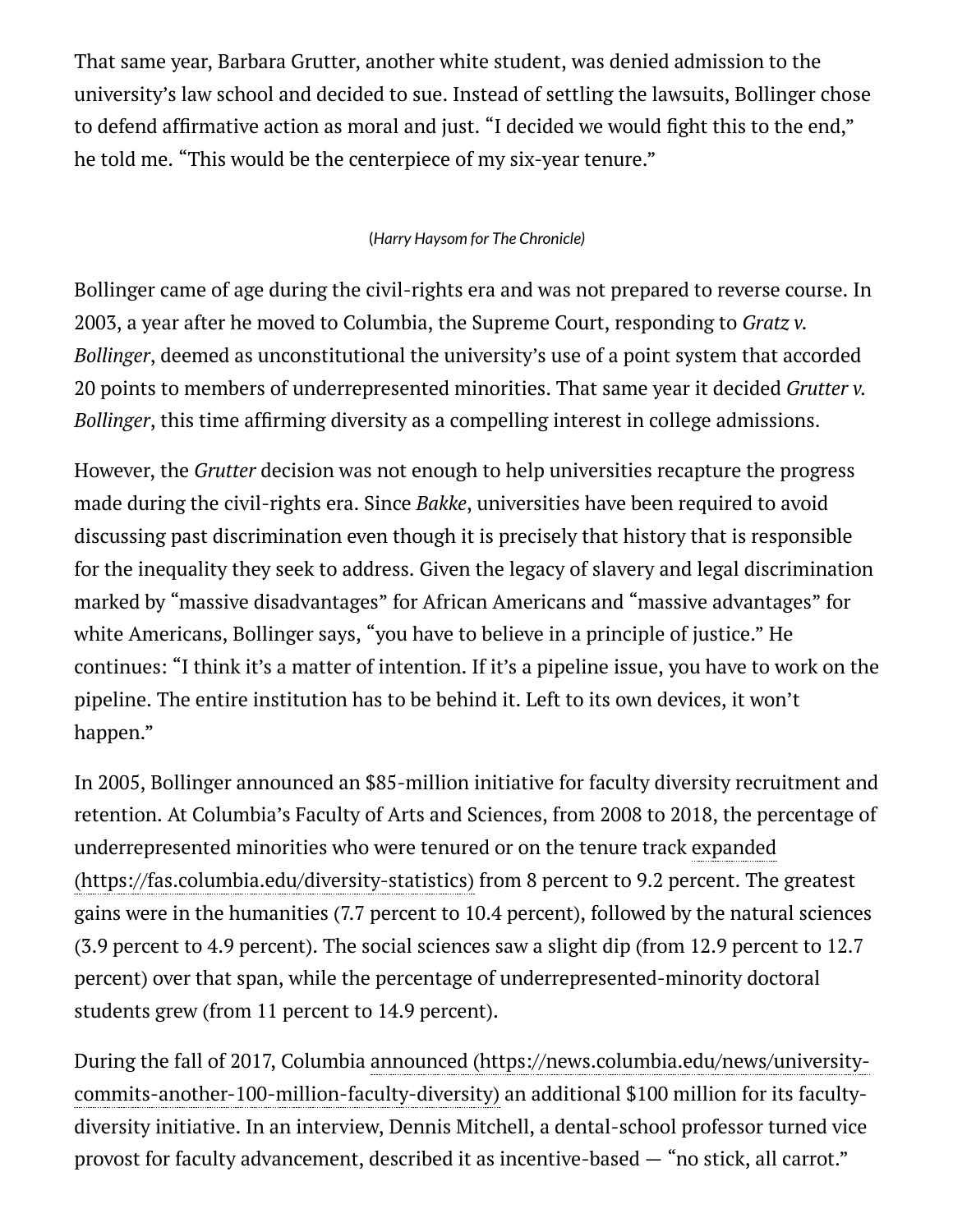has-185-million-in-dedicated-funds-why-is-hiring-diverse-faculty-still-so-difficult-9/) for target-of-opportunity faculty lines that allow them to recruit leading scholars from underrepresented groups. Resources ranged from \$125,000 annually for non-lab-based lines to \$250,000 for lab-based lines. Mitchell said that while the incentives are great, the university does not penalize programs that choose not to participate. Departments compete (https://www.columbiaspectator.com/news/2019/02/01/columbia-

A 2018 report (https://fas.columbia.edu/files/fas/content/Columbia-ArtsandSciences-PPC-Equity-Reports-2018.pdf) concluded that the target-of-opportunity hiring was having "a discouraging effect" on the program's potential. The report was the conclusion of a study that sought to understand why, given the university's commitment, progress in diversity hiring had not been greater. Because the lines are funded for only three years, with costs thereafter absorbed by the departments, some faculty members contend that the target-ofopportunity appointments compete with other programmatic priorities. The report recommended that diversity hiring become part of the mainstream "and not be seen as something departments do only for target of opportunity hires."

Unfortunately, measures such as targeted diversity hiring were created precisely because diversity was not being realized through the normal process. The reasons for this are deeply entrenched. The faculty search process is typically run by a committee appointed by the chair of a department. That committee generally has wide latitude to reach out to anyone it deems desirable. Hiring, then, is a subjective process, and finalists typically mirror the networks of those leading the search. Searches often result in the hiring of friends and former colleagues, or of people whose backgrounds, scholarly interests, and sensibilities mirror those of the committee members. The candidates, then, tend to reflect the overwhelmingly white composition of the faculty. Add to this self-referential decisionmaking process the network of influential people who are asked to write letters of recommendation, and all but a small number of racial minorities are left out of the loop. For junior-level prospective candidates whose scholarship challenges white norms and views, the odds are especially long.

But even well-intentioned initiatives, like targeted hiring, can provoke resentment and speculation that a two-tiered system presents a lowered bar to underrepresented scholars, even when they are otherwise overlooked. Moreover, once colleges put a high priority on diversity, many attempt to recruit the same cadre of proven stars in their fields while overlooking emerging scholars of color in the pipeline. As a result, the same superstars of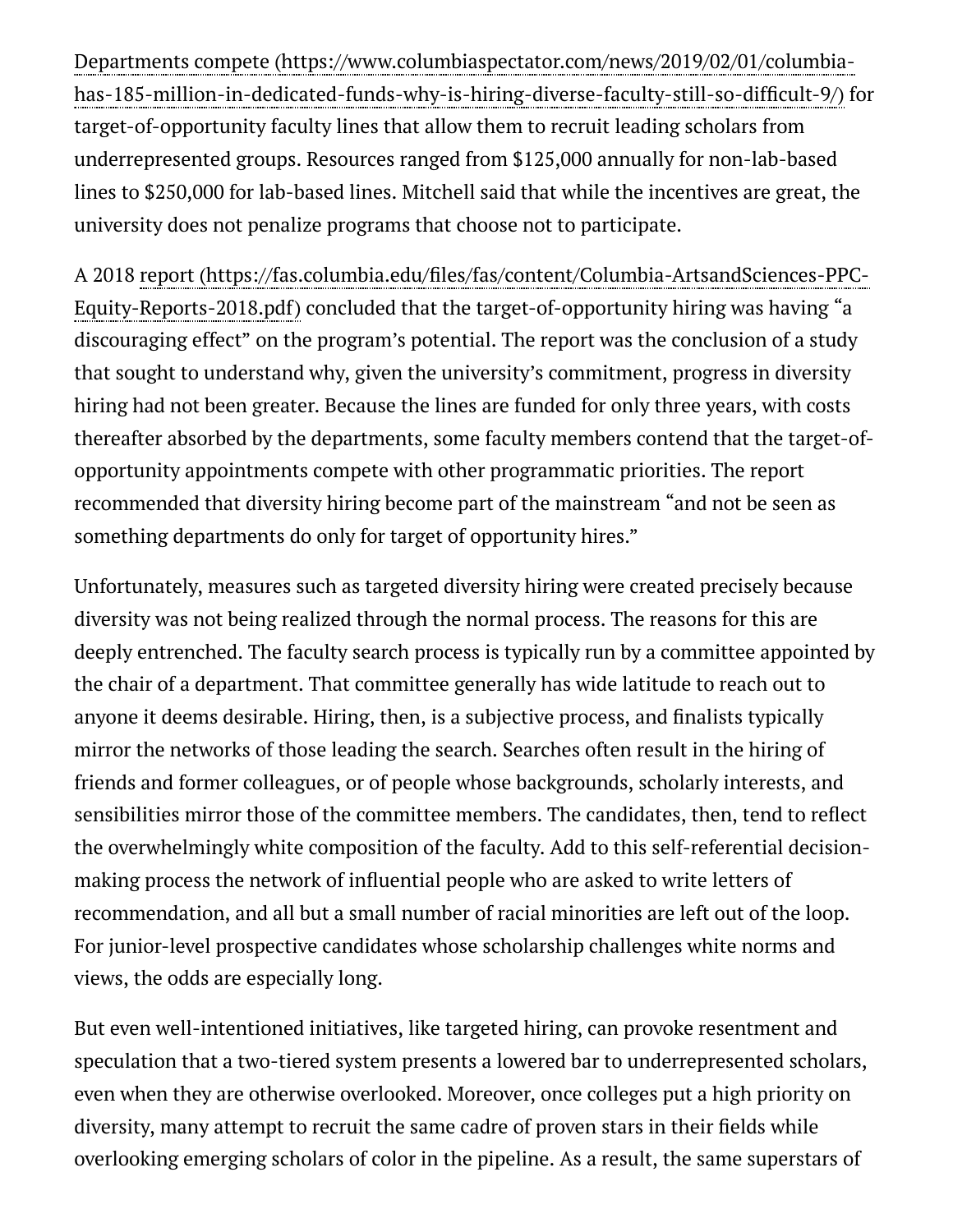color are recycled among colleges, while the overall number of underrepresented faculty members remains unchanged. The bidding wars over a relative handful of star scholars further incites resentment among some white faculty members and perpetuates the sense that racial minorities are the ones who receive preferential treatment. It's a vicious cycle that for decades has helped maintain the status quo.

ack the distribution of the distribution of the distribution of the set of the distribution of the distribution of the distribution of the distribution of the distribution of the distribution of the distribution of the dis aculty composition is just one of the issues that contribute to campus unrest across the country. In November 2015, student protests rocked

[\(https://www.chronicle.com/article/At-Yale-Painful-Rifts-Emerge/234112\)](https://www.chronicle.com/article/At-Yale-Painful-Rifts-Emerge/234112) Yale's bucolic campus — where students of color complained that they had been turned away from a "white girls only" fraternity party. Days later they received threats, and a forum on race was rescheduled. The culminating event was a mass email to students sent out by Erika Christakis, then an associate master of one of Yale's residential colleges. In response to an email from college officials urging students to avoid racially offensive Halloween costumes, Christakis appeared to downplay the need for such guidance, asking, "Is there no room anymore for a child to be a little obnoxious … a little bit inappropriate or provocative, or, yes, offensive?"

The email stoked days of protests and brought the paucity of faculty members and administrators of color to the fore. As Richard Bribiescas, an anthropologist and Yale's vice provost for faculty development and diversity, later told me, "In the academic community, we live in a bubble. That bubble burst."

### *Few presidents appear willing to go beyond symbolic gestures.*

Bribiescas and I spoke three years after the tensions had subsided. He said that while there had been some 65 appointments of faculty of color since 2015, the overall number of underrepresented faculty members had slightly decreased because of low retention. While the overall faculty numbers [\(https://faculty.yale.edu/faculty-demographics\)](https://faculty.yale.edu/faculty-demographics) were slightly down, from 2015 to 2017 the percentage of African American faculty members remained largely unchanged, dipping from 3.5 percent to 3.4 percent; Hispanic faculty members slightly increased, from 3.4 percent to 3.8 percent, while Asian faculty members fell from 14 percent to 13.7 percent. The "unknown" racial category expanded from 3 percent to 5.4 percent. Bribiescas attributed the retention problem in part to the campus climate: "You have to feel you are wanted at the university."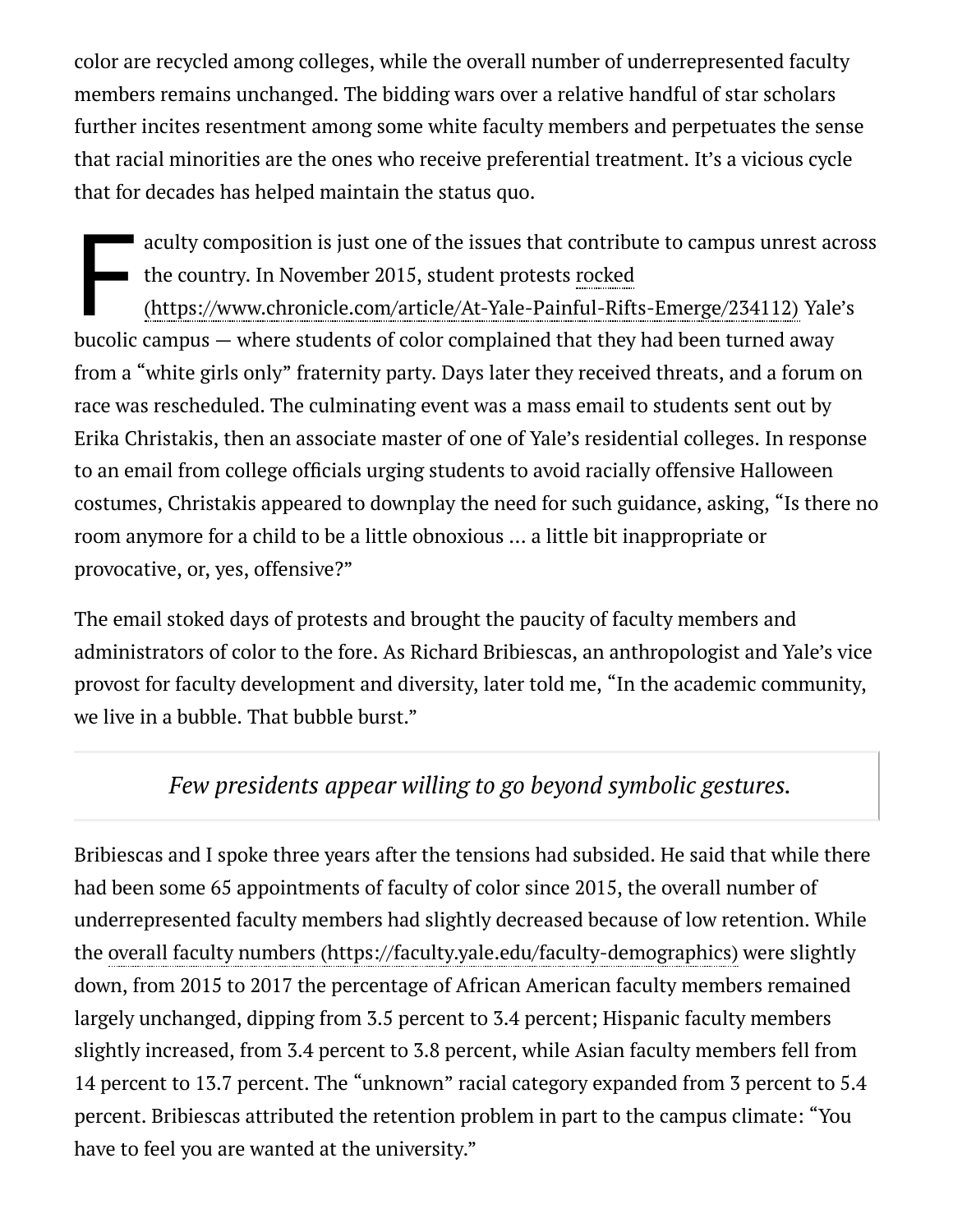He is especially attuned to concerns of students of color, given his academic discipline and his own Mexican heritage. He recalls growing up in South Central Los Angeles when, as an 8-year-old, he was stopped by immigration authorities and questioned about his parents' immigration status. Later, in the 1980s, he was a student activist at UCLA during protests over racial issues. "Fraternities would throw beer and tortillas at us."

Many of those racial attitudes persist. An epidemic of parties and other campus events featuring white students in blackface or flaunting other racially offensive stereotypes (such as a "Bullets and Bubbly" party at the University of Connecticut Law school) continue around the country. The U.S. Department of Education reported [\(https://www.chronicle.com/article/After-2016-Election-Campus/242577\)](https://www.chronicle.com/article/After-2016-Election-Campus/242577) a 25-percent increase in reported hate crimes on campus between 2015 and 2016.

"It's endemic," Bribiescas said. "We started to think we're leaving this behind, but it was just plastered over. Now, with social media, it's being documented. It's empowering."

Among the other challenges for university presidents at legacy institutions such as Yale are alumni, who are overwhelmingly white and male and often less inclined to champion diversity. "Sometimes you have to take a hit from the press and the alumni," Bribiescas said. "You have to admit you have a problem, that the school has a problem." He cited as a model the former Harvard president Drew Faust, who conceded the university's racial challenges.

*"Sometimes you have to take a hit from the press and the alumni ... You have to admit you have a problem."*

Bribiescas was encouraged by the appointment of Weili Cheng as executive director of Yale's alumni association. He is also inspired by Yale's long-term investment in scholars of color through its Presidential Visiting Fellows program, which brings about 10 underrepresented scholars to campus each year, and by its Dean's Emerging Scholars program, which provides funding for 15 doctoral students.

He challenges colleges to do more than hire diversity directors to deal with systemic issues that have stymied progress. Columbia's Mitchell agrees. "You need intention and leadership," he told me. "It's not going to happen by mistake." In 2002, while a Columbia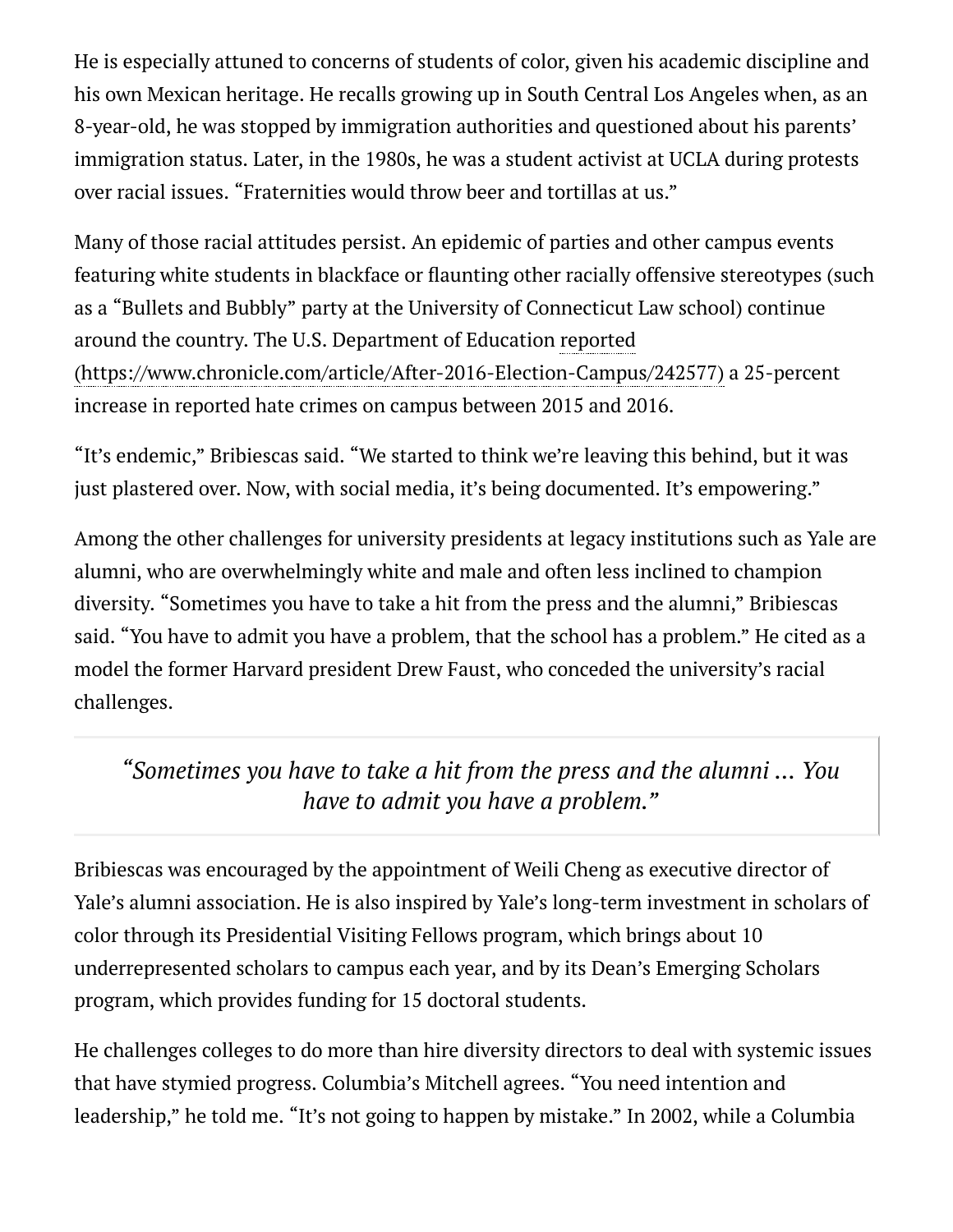dental-school professor, Mitchell was tasked with the challenge of addressing what he called "the lonely only" — the incoming class of 75 students had just one from an underrepresented minority.

Mitchell immediately set about designing a pilot pipeline program with the medical school, funded by the Robert Wood Johnson Foundation. Within six years, the percentage of underrepresented minorities at the college increased sevenfold, from 3 percent to 21 percent. And contrary to naysayers' predictions, the college remained within the top three in the country for the quantitative scores of incoming students.

 $\begin{array}{c}\n\hline\n\text{hi} \\
\text{di} \\
\text{fil}\n\end{array}$ his fall a U.S. District Court dealt Harvard a win in the closely watched filed in 2014 by Students for Fair Admissions. Allison D. Burroughs, the district judge, defended Harvard's use of race-based admissions to ensure the inclusion of underrepresented minorities. "Ensuring diversity at Harvard relies, in part, on raceconscious admissions," she wrote. "The use of race benefits certain racial and ethnic groups that would otherwise be underrepresented at Harvard and is therefore neither an illegitimate use of race or reflective of racial prejudice." The group plans to appeal the decision. discrimination case [\(https://www.chronicle.com/article/Everything-Is-Not/247262\)](https://www.chronicle.com/article/Everything-Is-Not/247262)

Bollinger worries that even if Harvard eventually prevails, "each challenge chips away at the support for affirmative action and diversity, and that's a pity." He believes that diversity advocates are losing the battle of public opinion:

"We are not making the case that it's reasonable and good for society. I think you have to have a civil-rights consciousness in order to have this really work. … Every institution should speak to this. Instead we've hidden from it. … We've allowed this loss of memory to take hold and the people who oppose it to set the agenda."

But leaders willing to buck the tide of resistance to diversity from the courts, and the public at large, are apparently in short supply. Few presidents appear willing to go beyond symbolic gestures to substantially expand the pool of underrepresented students and faculty of color; the chronically dismal numbers reported year after year are a predictable